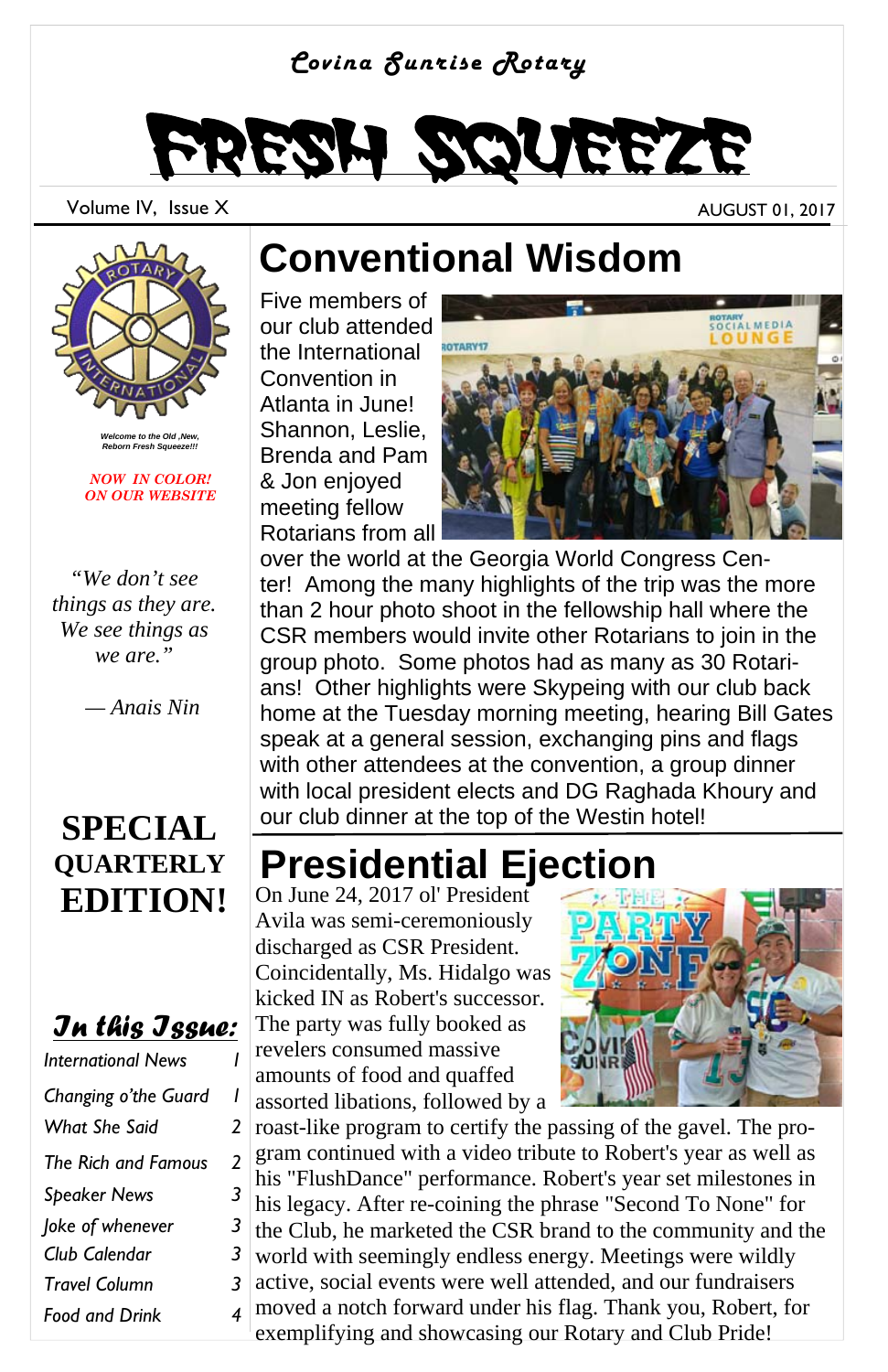# **Madam President's Podium**

It's a New Rotary Year! I'm looking forward to adding my personal touch to our club activities, both in service and fellowship this coming year as all our past presidents have done before me. Our focus will be on making our service projects as well as meetings and outside group activities appeal to all membership to increase participation! We had a great planning meeting on July 28 at Sal's house and got a lot of input.

The Rotary International theme for the 2017-2018 year is Rotary,

Making a Difference! I want to see our club doing just that in our community, district and internationally! We have an awesome club and together we can accomplish great things! Please join me in getting out there and showing why our club is Second to None. Let's go make a Rotary Difference together!

Your president,

—- *Shannon*

### **Perks For The Princess**

For many years now, rank and file CSR members have had to endure morning sustenance in the form of dry eggs, soggy potatoes and an occasional rank flapjack. This administration, however, pulled rank and demanded gourmet viands. While some members expressed rancor, others were merely rankled and ate their grapes whilst the coffee ran-cold.



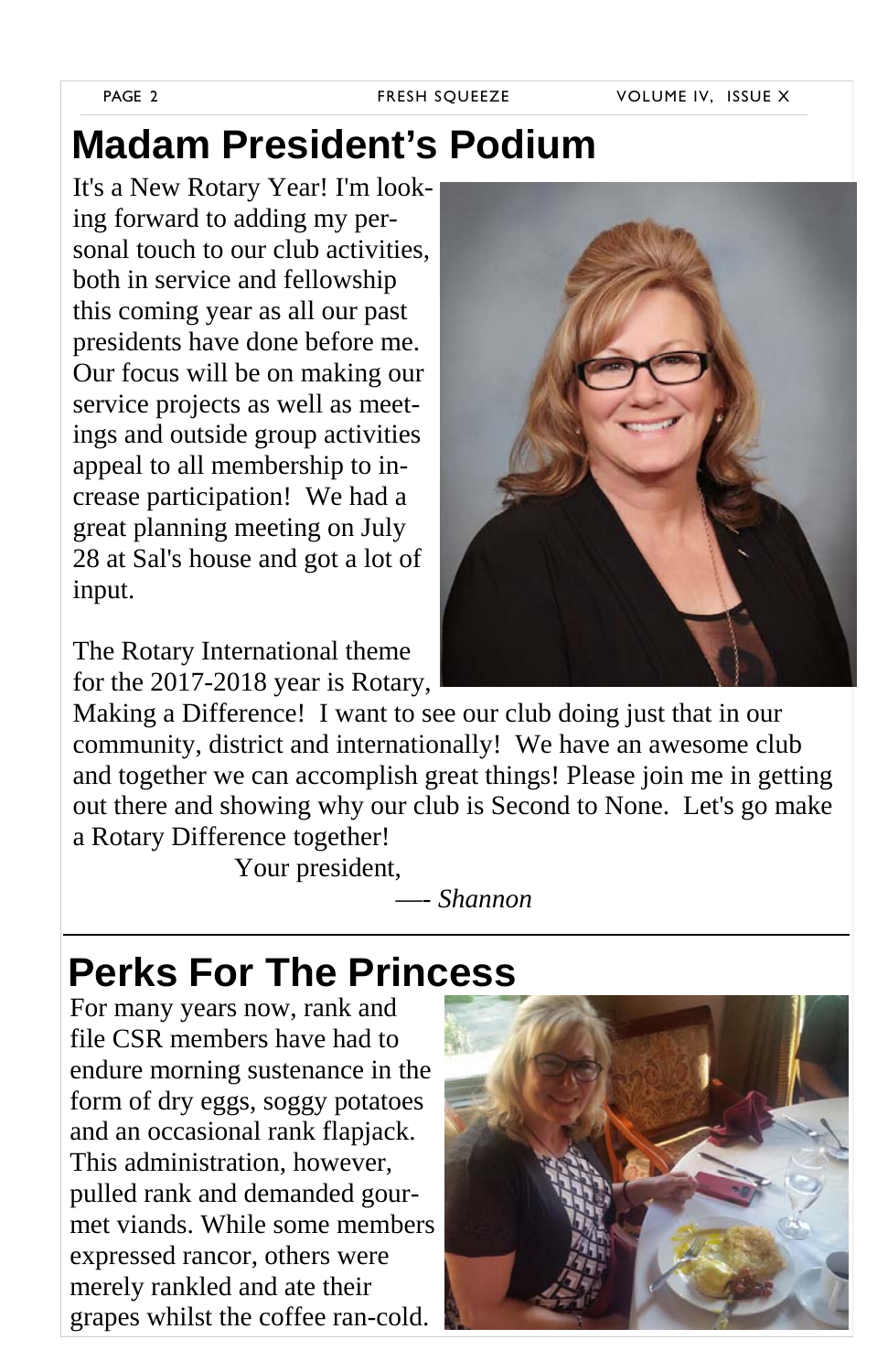# **Speaking About That…**

**TODAY:** Al Marino, TOPIC: Who knows?!

### *The Line Up (we're working on it):*

8/22 Janie Duncan (who spoke on the history of buttons) will speak on local geology.

### **Joke of the Quarter**

Two men working in a factory were talking.

- "I know how to get some time off," said one.
- "How are you going to do that?" asked his friend.
- "Watch," he said, and climbed up on a rafter. The foreman asked what he was doing up there, and the man replied. "I'm a light bulb."
- "I think you need some time off," the foreman said, and the first man walked out of the factory. After a moment, the second man followed him.
- "Where do you think you're going?" the foreman shouted.

"Where do you think?" the man replied. "I can't work in the dark!"

# **Calendar Of Coming Events**

8/01 TONIGHT! - CSR booth -National Night Out @Cement Park.

- 08/27 Pool Party @ Judy's House
- 10/21 Thunderfest CSR Beer Garden
- 12/02 Covina Xmas Parade
- 12/05 District Governor's Visit
- 12/17 Holiday Happy Hour @ Barbara's House
- 01/13 History Dinner For New Members
- 05/19 Country Fair @ Hurst Ranch 6pm

# **Travel Advice: Part 2**

As you may recall, in the last edition of the Squeeze, the Fullers submitted an epic saga of their difficult trip to Colorado. This now, was to have been the conclusion of that series. However, since then, Mr. Fuller has been assuaged and submits this concise epilog:

*" I was going to complain about the damage inside my fifth wheel RV from what is supposed to be an interstate highway.* 

*It was seventy miles of poorly patched potholes. It's been completely repaved now;* 

*Pals from Sedona just reported their satisfaction with repairs. Apparently, they have since repaved I-40 between Williams and Flagstaff."*